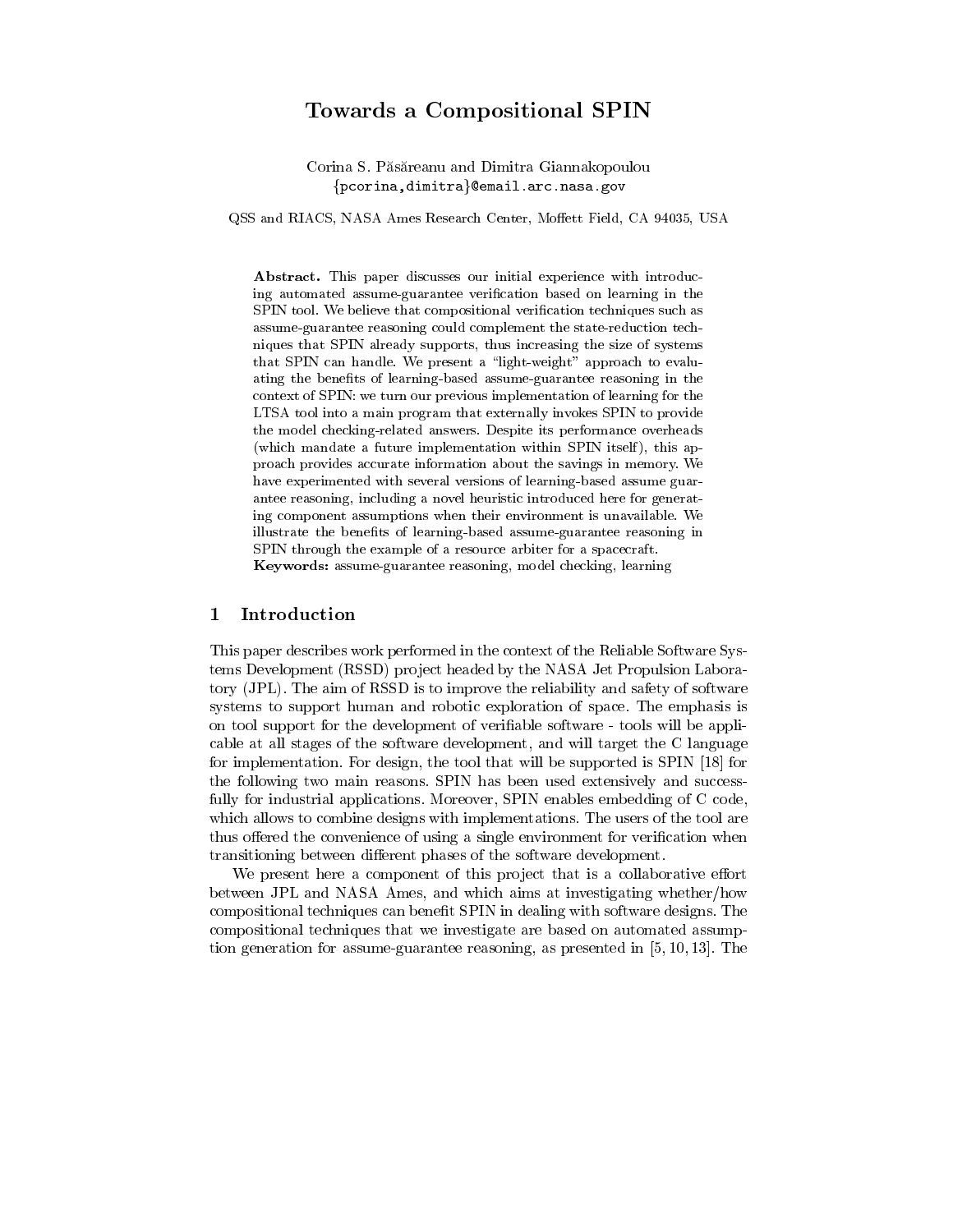techniques were implemented in the LTSA tool [1] for the analysis of design models encoded as finite-state labelled transition systems with blocking communication. Although these techniques have proven effective in the LTSA [25], there is no guarantee that they will be (as) successful in the context of other model checkers. For example, as seen in [14], the savings obtained with automated assume-guarantee reasoning at the design level with LTSA were more pronounced than those obtained at the (Java) code level with Java PathFinder [30]. The LTSA is by nature a compositional tool, which means that any component in isolation can be targeted for analysis, without the need to provide an environment to turn it into a "closed" system, which is the case for a Java component. Moreover, the amount of detail at the code level makes state spaces larger and may "hide" the size of the savings obtained from a particular approach. SPIN lies somewhere in between the two tools: SPIN's input language  $-$ Promela  $-$  is closer to a programming language than the input language of the LTSA, but SPIN is a design as opposed to code-level tool.

The work reported here is a first study of the issues and benefits of introducing compositional techniques into SPIN (which is not inherently a compositional tool). Our approach has been to make such an evaluation in a \light-weight" fashion, that is, to avoid re-implementing our algorithms within SPIN itself. We will describe how we turned our existing implementations into a main program that invokes SPIN to provide answers to specic model checking questions. As will be discussed later, such an approach has a number of disadvantages, as for example high time overheads. However, we claim that it provides a good way for researchers to make a quick evaluation of the potential benefits of compositional techniques in their model-checking environment. After all, the main interest in model checking is to obtain savings in memory, and these can be evaluated accurately with the framework that we propose.

We will discuss the technical details involved in the implementation of our \light-weight" compositional framework for SPIN. For simplicity, we only look into Promela programs where components communicate in a "rendez-vous" fashion (i.e., Promela channels of size 0). Note that our evaluations will also include a novel heuristic presented in this paper for generating component interface speci fications using learning. The description of our approach will be given in terms of a running example of a client-server system. We will then discuss the application of our techniques to the larger case study of a resource arbiter for a spacecraft, where learning-based assume-guarantee reasoning achieved significant memory gains.

To summarize, the contributions of this paper are: 1) an approach for fast and easy evaluation of the benefits that compositional verification techniques based on learning can bring in the context of any model checker, 2) a description of the technical details involved in the implementation of this approach in SPIN, and 3) the discussion of a novel heuristic for learning assumptions of components in isolation, and 4) the application of our approach to a realistic resource arbiter for a spacecraft, for which it achieved signicant memory gains over traditional monolithic model checking.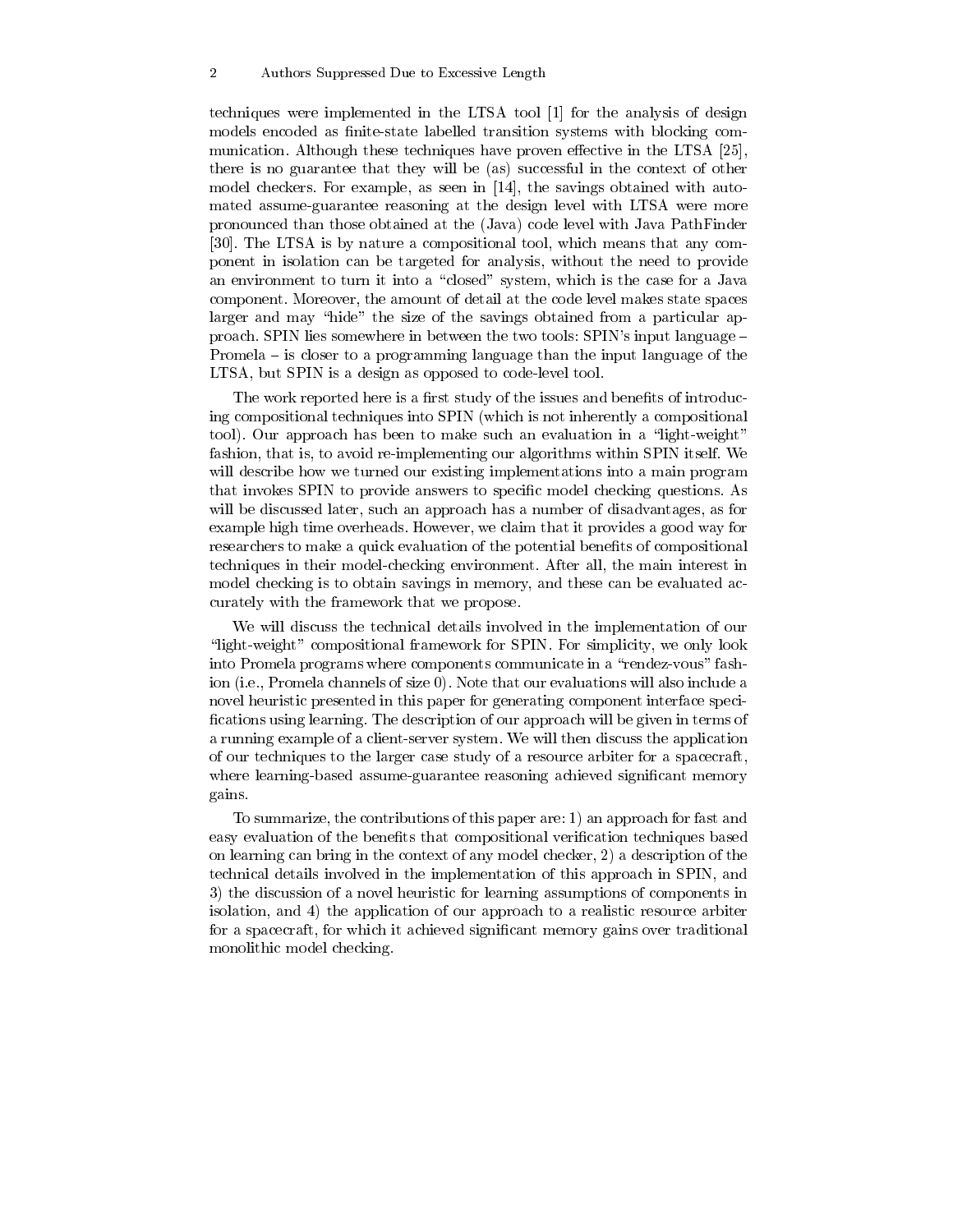The remainder of the paper is organized as follows. We give background on assume-guarantee reasoning and learning in Section 2. A description of our proposed approach is provided in Section 3, with the technical details of its implementation in SPIN presented in Section 4. Section 5 discusses our experience with applying our approach to the resource arbiter case study. Finally, Section 6 presents related work and Section 7 concludes the paper.

### 2 Background

#### 2.1 Assume Guarantee Reasoning

We address the problem of checking *designs* using model checking. We use compositional techniques for increased scalability. For simplicity, let us consider two software components  $M_1$  and  $M_2$  (represented as finite state labeled transition systems) and a *safety* property  $P$  (expressed as a finite state automaton). Reasoning about more than two components will be discussed later in Section 3.

The goal is to check if the two components operate correctly together to achieve the desired property, i.e. to check  $M_1||M_2| = P$  using model checking techniques. Here, the parallel composition operator  $\parallel$  denotes the product construction for finite state automata, where the behavior of two components is combined by synchronization of common actions and interleaving of remainig actions. Property P encodes the desired *interactions* between components. Checking  $M_1||M_2| = P$  directly may be too expensive (there may not be enough time and memory resources to complete the computation), so we break-up the verification into two smaller sub-problems, i.e. we check  $M_1$  and  $M_2$  separately, using assume-guarantee reasoning.

In the assume-guarantee paradigm a formula is a triple  $\langle A \rangle$  M  $\langle P \rangle$ , where M is a component, P is a property, and A is an assumption about  $M$ 's environment. The formula is true if whenever  $M$  is part of a system satisfying  $A$ , then the system must also guarantee  $P$ .

The simplest assume-guarantee proof rule shows that if  $\langle A \rangle M_1 \langle P \rangle$  and  $\langle true \rangle$   $M_2$   $\langle A \rangle$  hold, then  $\langle true \rangle$   $M_1 \parallel M_2 \langle P \rangle$  also holds. This proof strategy can also be expressed as an inference rule as follows:

(Premise 1) 
$$
\langle A \rangle M_1 \langle P \rangle
$$
  
\n(Premise 2)  $\langle true \rangle M_2 \langle A \rangle$   
\n $\langle true \rangle M_1 || M_2 \langle P \rangle$ 

Thus, using this rule we can show that P holds on  $M_1 \parallel M_2$ , by checking  $\langle A \rangle$   $M_1$   $\langle P \rangle$  and  $\langle true \rangle$   $M_2$   $\langle A \rangle$  separately. More elaborate rules can be used for this style of reasoning [5]. The underlying aim for all such rules is to make model checking of their premises cheaper, in terms of time and in particular consumed memory, than non-compositional verification. To achieve this, the assumptions have to be *much smaller* than the analyzed components. Coming up with appropriate assumptions is traditionally a difficult, manual process.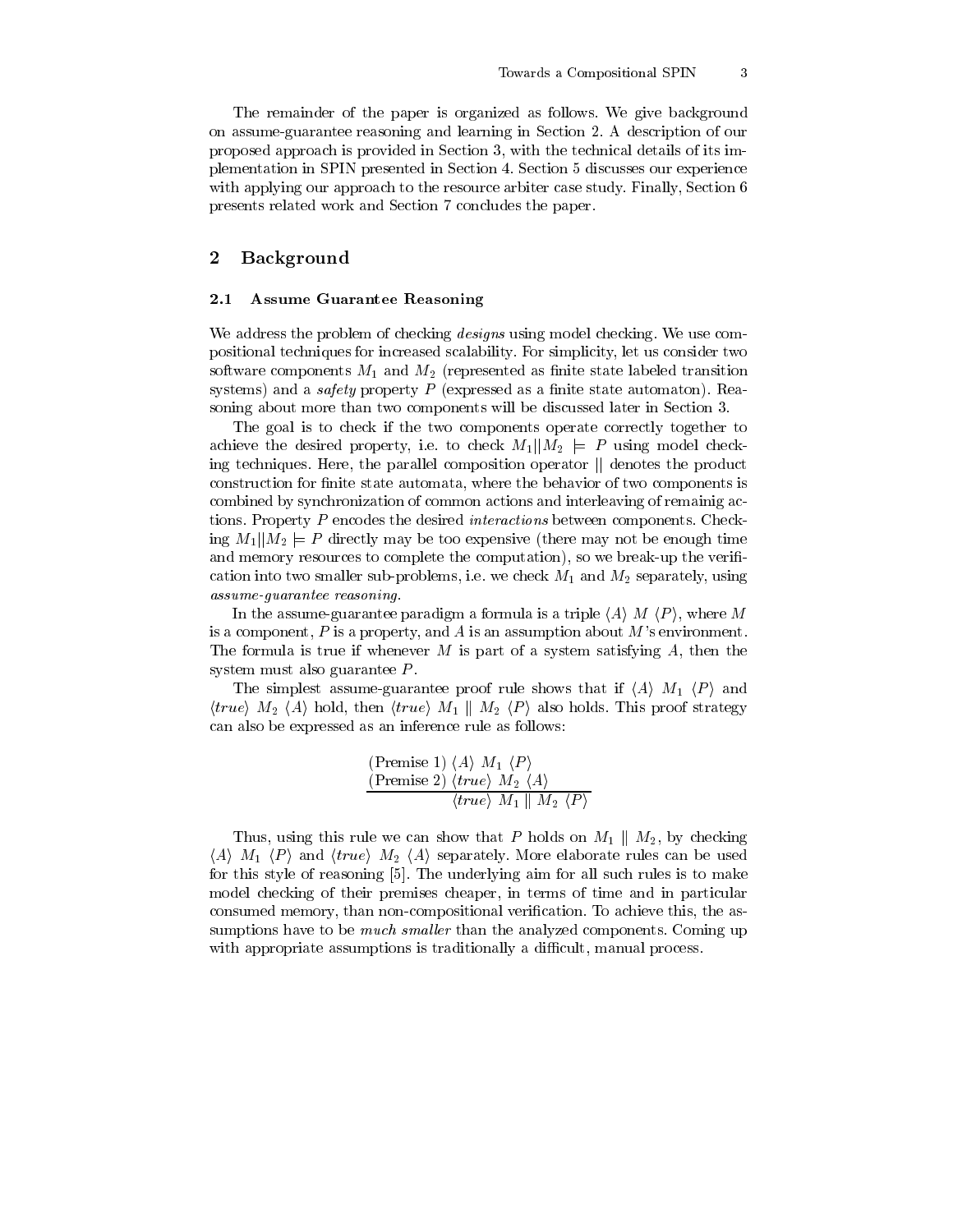

Fig. 1. The L\* learning algorithm

In previous work we proposed to use an off-the-shelf learning algorithm,  $L^*$ , to derive appropriate assumptions *automatically*. Initial approximate assumptions are gradually refined by means of learning from counterexample traces obtained by model checking assume guarantee triples.

## 2.2 The L\* Learning Algorithm

The learning algorithm used by our approach was developed by Angluin and later improved by Rivest and Schapire. We refer to the improved version by the name of the original algorithm, L\*. L\* learns an unknown regular language and produces a DFA that accepts it  $-$  see Figure 1. Let U be an unknown regular language over some alphabet  $\Sigma$ . In order to learn U, L<sup>\*</sup> needs to interact with a Minimally Adequate Teacher. The Teacher must be able to correctly answer two types of questions from  $L^*$ . The first type is a *membership query*, consisting of a string  $s \in \Sigma^*$ ; the answer is true if  $s \in U$ , and false otherwise. For the second type of question, the learning algorithm generates a *conjecture*, i.e., a candidate DFA A whose language the algorithm believes to be identical to  $U$ . The answer is true if  $\mathcal{L}(A) = U$ . Otherwise the Teacher returns a counterexample, which is a string s in the symmetric difference of  $\mathcal{L}(A)$  and U.

At a higher level,  $L^*$  creates a table where it incrementally records whether strings in  $\Sigma^*$  belong to U. It does this by making membership queries to the teacher. At various stages L\* decides to make a conjecture. It constructs a candidate automaton A based on the information contained in the table and asks the Teacher whether the conjecture is correct. If it is, the algorithm terminates.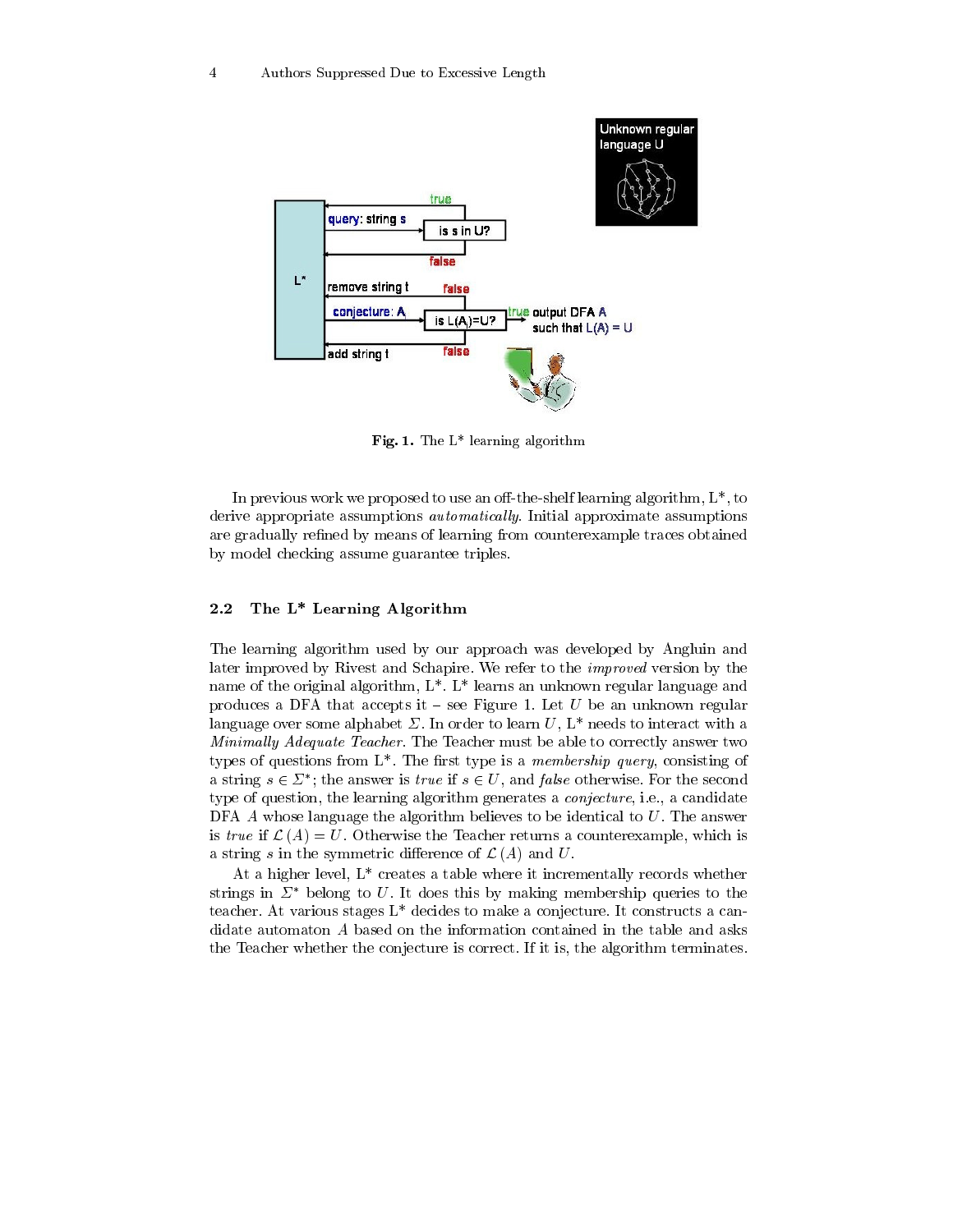

Fig. 2. Tool Architecture

Otherwise, L\* uses the counterexample returned by the Teacher to extend the table with strings that witness differences between  $\mathcal{L}(A)$  and U.

Characteristics of  $L^*$ .  $L^*$  is guaranteed to terminate with a minimal automaton A for the unknown language U. The conjectures made by  $L^*$  strictly increase in size; each conjecture is smaller than the next one, and all incorrect conjectures are smaller than A. Therefore, if A has n states,  $L^*$  makes at most  $n-1$  incorrect conjectures. The number of membership queries made by  $L^*$  is  $\mathcal{O}\left(kn^2 + n\log m\right)$ , where k is tl , where k is the size of the size of the alphabet of  $\mathbf{F}$  is the number of U, n is the number of  $\mathbf{F}$ states in the minimal DFA for  $U$ , and  $m$  is the length of the longest counterexample returned when a conjecture is made.

#### 3 Tool Architecture

We present here an initial study for a tool-based approach to compositional verification, that uses the  $L^*$  algorithm to build assumptions and the SPIN model checking tool to check assume guarantee triples. Although using learning to automate assume guarantee reasoning was introduced in our previous work, there are some novel ideas that we propose here:

- ${\bf -}$  We present a *generic* tool architecture that uses learning for automated assume guarantee reasoning for multiple components. By generic, we mean that the tool can be instantiated with different model checking tools for checking assume guarantee triples; we discuss the use of SPIN here.
- ${\rm -}$  The tool can be used for checking different assume guarantee rules (as before), but in addition we present a novel heuristic that allows us to derive the *interface specification* for a component  $M_1$ , in the absence of a specification of its environment (i.e.  $M_2$ ). This interface specification can be used to check if the component  $M_1$  behaves correctly in multiple contexts. In the past, we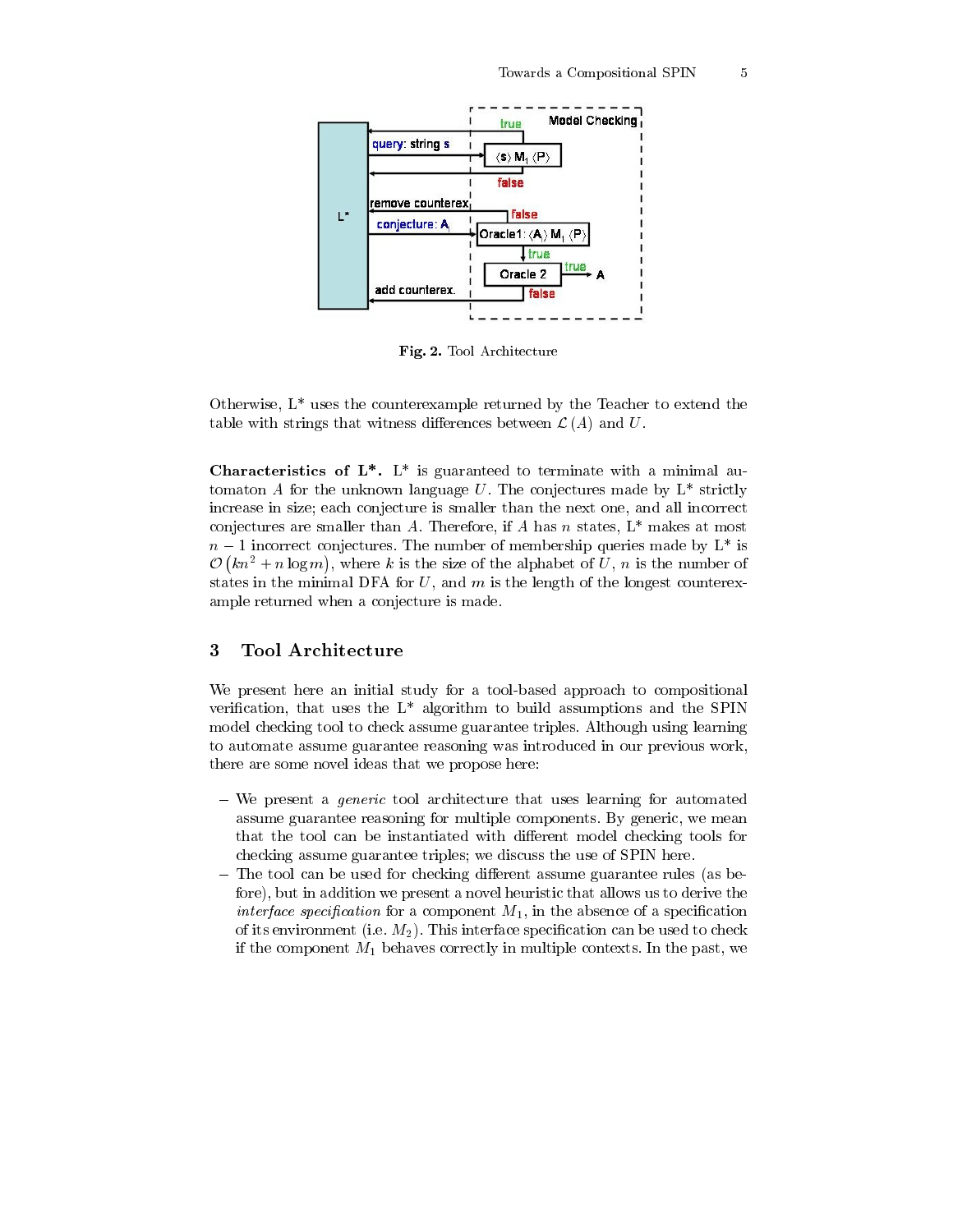have experimented with an approach that uses conformance checking [10]. Instead of using this expensive approach, we present a light-weight heuristic that enables cheaper generation of precise interface specications.

The architecture of the compositional verification tool is illustrated in Figure 2. The architecture is derived from our previous work on compositional veri cation and the implementation of our algorithms in the context of the LTSA tool, both within the core of the LTSA [10], and as an LTSA plugin [1]. The goal is to use learning to derive an assumption  $A$  such that the assume guarantee triple  $\langle A \rangle$  M<sub>1</sub>  $\langle P \rangle$  evaluates to *true*. The *weakest assumption*  $A_w$  under which  $M_1$  satisfies P is such that, for any environment component  $M_E$ ,  $\langle true \rangle M_1 \parallel M_E \langle P \rangle$  if and only if  $\langle true \rangle$   $M_E \langle A_w \rangle$ . In our framework, L<sup>\*</sup> attempts to build  $A_w$  through iterative learning. For  $L^*$  to learn  $A_w$ , we need to provide a Teacher that is able to answer the two different kinds of questions that  $L^*$  asks. Our approach uses model checking to implement such a Teacher.

Membership Queries To answer a membership query for s the Teacher simulates s to check if it may lead to a violation. For simplicity, our current implementation for SPIN reduces the simulation to model checking. If there is no violation, it means that  $s \in \mathcal{L}(A_w)$ , because  $M_1$  does not violate P in the context of s, so the Teacher returns true. Otherwise, the answer to the membership query is false.

**Conjectures** Our framework uses the conjectures returned by  $L^*$  as intermediate candidate assumptions  $A_i$ . The teacher uses two *oracles*: Oracle 1 guides  $L^*$  towards a conjecture that is strong enough to make  $\langle A \rangle$   $M_1$   $\langle P \rangle$  true. Once this is accomplished, the resulting conjecture may be too strong, in which case our framework uses  $Oracle\text{ 2 to guide } L^*$  towards a *weaker* conjecture. There are many options for implementing *oracle 2*, and we discuss some of them below.

Oracle 1 checks  $\langle A_i \rangle M_1 \langle P \rangle$ . If this does not hold, the model checker returns a counterexample. The Teacher informs  $L^*$  that its conjecture  $A_i$  is not correct and provides the counterexample to witness this fact. If, instead,  $\langle A_i \rangle M_1 \langle P \rangle$ holds, the Teacher forwards  $A_i$  to Oracle 2.

Oracle 2 needs to ensure that the candidate assumption is indeed the weakest. In the context of this work, we have implemented different versions for this oracle.

- If component  $M_2$  is available, then the oracle checks  $\langle true \rangle$   $M_2 \langle A_i \rangle$  (as in our previous work). If the result of model checking is true, the teacher returns true. Whether  $A_i$  represents the weakest assumption or not, our framework then terminates the verification because, according to the assume-guarantee compositional rule, P has been proved on  $M_1 \parallel M_2$ . If model checking returns a counterexample, the oracle performs counterexample analysis. If the counterexample indicates a real error, the framework stops and the error is reported to the user. Alternatively, if the counterexample indicates that the current candidate assumption needs to be refined, it is returned to guide  $L^*$ .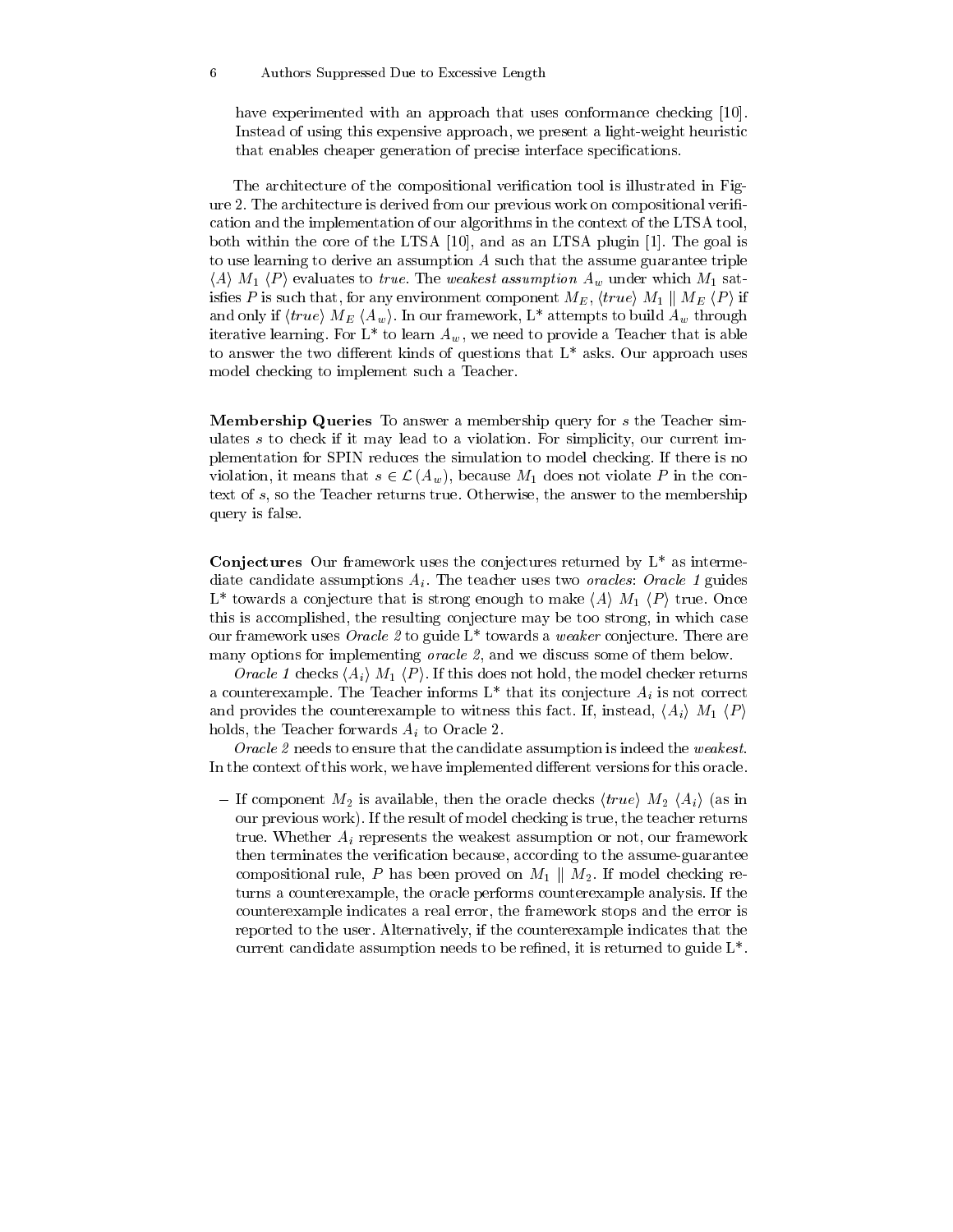${\rm -}$  We have extended our implementation to reasoning for n components  $M_1||M_2||...M_n$ . The system is decomposed into two parts  $M_1$  and  $M_2' = M_2 \dots |M_n$  and the learning algorithm is invoked recursively for checking the second premise of the rule.

#### 3.1 Generation of Interface Specifications

As discussed, Oracle 2 is responsible for ensuring that an assumption A, shown strong enough by Oracle 1, is not too strong. In other words, the assumption should include all traces over the alphabet of the assumption, in the context of which  $M_1$  satisfies the property P. By alphabet we mean the set of events that are involved in a state machine.

We discuss here the case where the the alphabet of the property and the alphabet of the assumption are the same. We restrict ourselves to this case for simplicity, but also because it covers all the examples that we discuss in this paper. We are currently studying different cases and plan on extending this heuristic for those.

Let  $T_A$  denote the set of all traces over the alphabet of the assumption A. Then A should include all traces in  $T_A$  that satisfy the property; if some trace  $t \in T_A$  that satisfies P is not in A, then A is obviously too strong, so t must be returned to the learning algorithm for the assumption to be refined. The above check can be formulated as  $P \models A$ , and can be performed by a model checker, with the counterexamples returned to the learning algorithm. Our proposed heuristic for Oracle 2 for generating interface specifications is to therefore implement  $P \models A$ .

Note that our heuristic is not always accurate, meaning that it may fail to report traces that the assumption does not include even though it should. The traces that it may miss are traces that violate P but that will never be exercised in the context of the component  $M_1$ . These traces are the traces of  $|M_1|| |P|$ , where  $!M_1$  denotes the complement of  $M_1$ , and similarly for P. Computing the complement of  $M_1$  involves determinization, which may increase the state-space of  $M_1$  exponentially, in the worst case. For this reason, we do not include this check in our heuristic. One may argue that many components do not exhibit this worst-case complexity. For such components, however, rather than computing  $|M_1||P$ , it would make more sense to construct the assumption directly, using the algorithm presented in our previous work [13]. Learning was introduced in order to avoid the potential complexity of this computation [10].

It is worth mentioning that, although our heuristic as currently implemented may not always compute the weakest assumption, our experiments discussed later in the paper demonstrate that it is quite effective in practice.

#### 4 Implementation

Our implementation makes use of our previous Java implementation of L\*, but extended with support for analysis of multiple components through recursive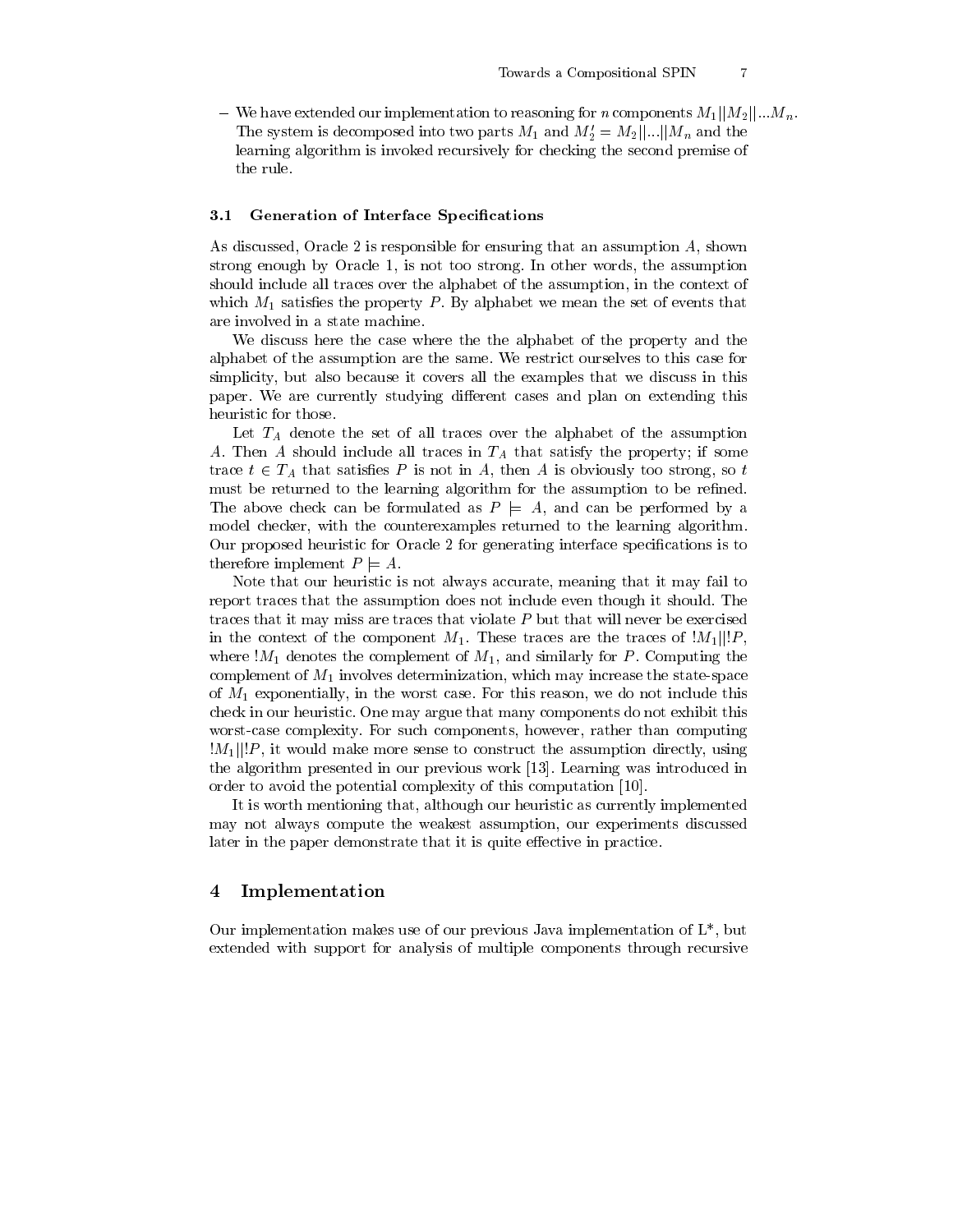```
mtype = {u1, u2, Nobody};chan request = [0] of {mtype};
chan cancel = [0] of {mtype};
chan grant = [0] of {mtype};chan deny = [0] of {mtype};
active proctype server() {
 mtype resUser = Nobody;
 mtype u;
 S0: if
       :: request?u ->
             if
             :: (resUser == Nobody) -> grant!u; resUser = u; goto S0;
             :: else -> deny!u; goto S0;
             fi;
       :: cancel?u ->
             :: (resUser == u) -> resUser = Nobody; goto S0;
             :: else -> goto S0;
             fi;
        figure 1. The contract of the contract of the contract of the contract of the contract of the contract of the contract of the contract of the contract of the contract of the contract of the contract of the contract of the 
}
```
Fig. 3. Promela code for server

invocation, and for the new heuristic for Oracle 2. The learning now runs as a stand-alone application that invokes SPIN (from within Java) to answer queries and conjectures.

We consider here only a subset of Promela, where components are Promela processes that communicate through rendezvous channels. We consider safety properties that refer to the rendezvous communication between components. We leave for future work the extension of the approach to handling the full Promela language. We selected this subset of Promela because it bears a close correspondence to the type of models that we analyze in the context of LTSA. Moreover, several systems can be described in this subset. For example, the work presented in [11, 27] shows how abstracted Java and Ada programs can be translated into this exact subset of Promela.

We illustrate the implementation on a simple Promela model for a client server application  $-$  see Figure 3 and Figure 4(left). The model has a server and two *clients* that communicate through global rendezvous channels. Note that the MER case study is a more complex version of this type of system.

The clients send requests to make a reservation for using a common resource, they wait for the server to *grant* the reservation, they use the resource, after which they *cancel* the reservation. The server can *grant* or *deny* a *request*, such that the resource is used only by one client at a time. We analyzed a property stating that the resource shall be used mutually exclusive.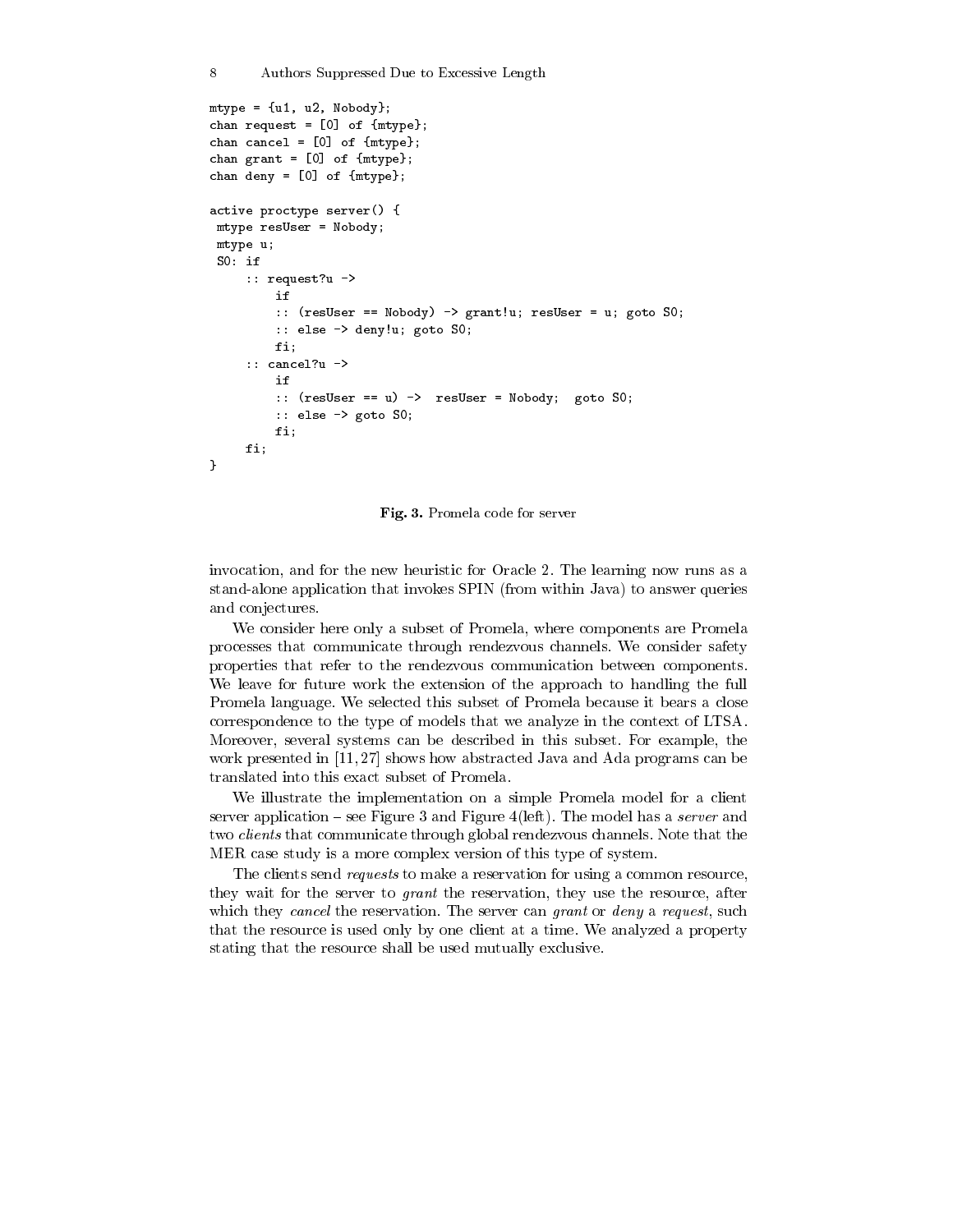```
proctype client (mtype u) {
   Init: if
                                                                                                                                                trace {
                                                                                                                                                Q0: if
                              :: request!u
                             fi;
                                                                                                                                                              ::grant?u2 -> goto Q4;
                                                                                                                                                              ::grant?u1 -> goto Q5;
  PendingReservation:
                              if
                                                                                                                                                             fi;
                              ::grant?eval(u)
                                                                                                                                                  \blacksquare if \blacksquare if \blacksquare if \blacksquare if \blacksquare if \blacksquare if \blacksquare if \blacksquare if \blacksquare if \blacksquare if \blacksquare if \blacksquare if \blacksquare if \blacksquare if \blacksquare if \blacksquare if \blacksquare if \blacksquare if \blacksquare if \blacksquare if \blacksquare if \blacksquare if ::deny?eval(u) -> goto Init;
                                                                                                                                                              ::cancel?u2 -> goto Q0;
                             fi:
                                                                                                                                                             fi;
                               figure 1. The contract of the contract of the contract of the contract of the contract of the contract of the contract of the contract of the contract of the contract of the contract of the contract of the contract of the 
   PendingCancel:
                                                                                                                                                Q5: if
                              if
                                                                                                                                                              ::cancel?u1 -> goto Q0;
                              :: cancel!u -> goto Init
                                                                                                                                                             fi;
                             fi:
                               figure 1. The contract of the contract of the contract of the contract of the contract of the contract of the contract of the contract of the contract of the contract of the contract of the contract of the contract of the 
                                                                                                                                                  }
ł
```
Fig. 4. Promela code for client (left) and mutual exclusion property (right)

}

There are many ways of encoding (safety) properties in SPIN: i.e. as basic assertions, never claims or trace assertions [19]. We chose to encode properties as trace assertions: the types of safety properties that we typically encounter refer to valid sequences of channel operations, and trace assertions are specifically designed for formulating such sequences. In Section 5 we discuss other formalisms for encoding assume guarantee triples. Figure 4(right) shows the trace assertion for the mutual exclusion property. The assertion specifies the correctness requirement that receive operations on channel grant with u1 and u2 alternate with receive operations on cancel with u1 and u2, respectively. In other words, for mutual exclusion to be guaranteed, when a user is granted the resource, then this user needs to cancel it before it gets granted to a different user. The trace assertion defines an automaton that monitors the system execution (it changes state when a chanel operation that is within its scope is executed).

In order to analyze this model using our learning based implementation, we first brake up the system into its components, i.e. processes client $(u_1)$ ,  $client(u2)$  and  $server()$ . We also need to provide the *alphabet* of actions for the candidate assumptions. As discussed in Section 3.1, we set the alphabet of the assumptions to be the same as the alphabet of properties.

Checking Assume Guarantee Triples In our approach, we use SPIN to answer queries and oracles, which are encoded as assume guarantee triples of the form  $\langle A \rangle$  M  $\langle P \rangle$ . Here A denotes a deterministic finite state automaton that may encode traces (in the case of queries) or candidate assumptions generated by  $L^*$ . Property P is a also a deterministic finite state automaton (encoded as a trace assertion). The assumptions define execution *environments* for the components under analysis. We therefore encode them as Promela processes that run in parallel with the analyzed components (and thus restrict their behavior). The assumption A and the property  $P$  are used to examine the component  $M$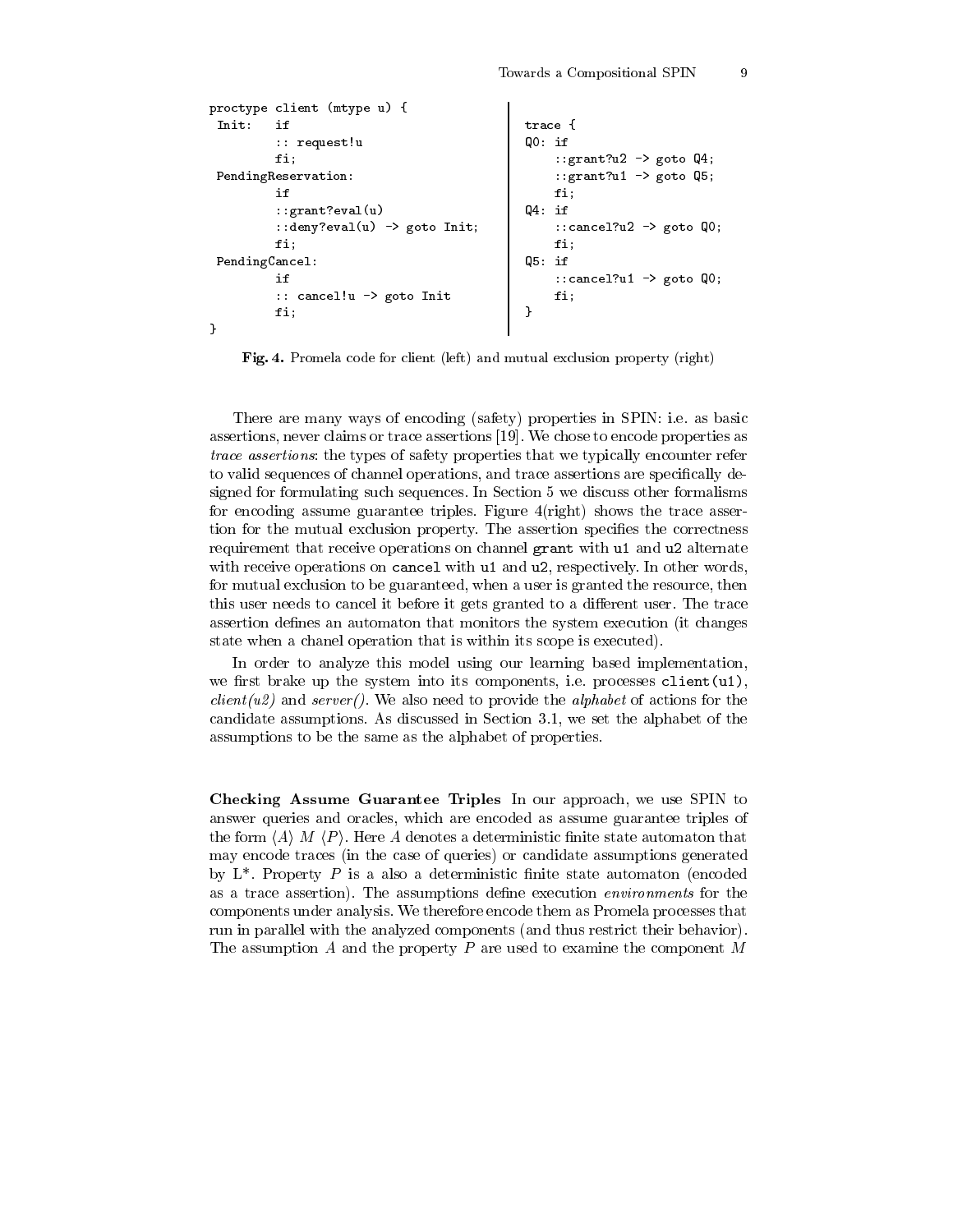```
active proctype CandidateAssumption(){
active proctype query () {
grant!u1;
                                                        if
                                                \blacksquare if the internal contract of \blacksquaregrant!u2;
                                                        :: grant!u1-> goto Q2;
                                                        :: grant!u2-> goto Q3;
ŀ
}
                                                        :: cancel?u1-> goto Q1;
active proctype UniversalEnv() {
                                                        fi;
do /* actions unmatched in U1||A */ | Q1:
                                                        if
                                                \mathcal{A} : if if \mathcal{A} is a set of \mathcal{A} if \mathcal{A} is a set of \mathcal{A} if \mathcal{A} is a set of \mathcal{A}:: request?u1
                                                        :: grant!u1-> goto Q1;
 :: deny!u1
                                                        :: grant!u2-> goto Q1;
                                                        :: cancel?u1-> goto Q1;
 /* actions of other users */
                                                        :: cancel?u2-> goto Q1;
 :: grant?u2
                                                        fi;
 :: cancel!u2
                                               Q2: if
 :: grant?u3
                                                        :: grant!u1-> goto Q1;
                                                        :: cancel?u1-> goto Q0;
 :: grant?u4
                                                        f_{1}:
                                                         = \frac{1}{2}Q3: if
 :: cancel!u4
 :: grant?u5
                                                        :: cancel?u1-> goto Q1;
 :: cancel!u5
                                                        :: cancel?u2-> goto Q0;
                                                        fi;
}
                                               }
```
Fig. 5. Promela code for a query, an assumption and the universal environment

and to check whether behaviors that are allowed by the assumption may lead to a property violation.

To check an assume guarantee triple, the teacher first creates a file that encodes the assumption as a Promela process and the property as a trace assertion, and it invokes SPIN i.e., it executes the following commands:

spin -a M1.promela cc -o pan pan.c -DSAFETY  $./$ pan  $-E$ 

The teacher waits for the verification to complete and it parses the output of the verification process to check if there were any assertion violations, in which case it returns false (together with the counterexample reported by SPIN) to the  $L^*$ algorithm; otherwise, it returns *true*. All these steps are automated.

As an example, Figure 5 shows the Promela process for checking a query on component client(u1) for string "grant!u1; grant!u2;". Figure 5 also shows the Promela process for a CandidateAssumption for client(u1).

We should note that both properties and assumptions are *global*, i.e. they may refer to actions that are not local to the component under analysis. In order to check in isolation whether a component violates a global property, we need to provide an environment that substitutes the rest of the system, as typically performed in model checking. In the context of checking assume-guarantee triples, the environment is the universal environment as restricted by the assumption. To simulate that, we provide for each component a universal environment for those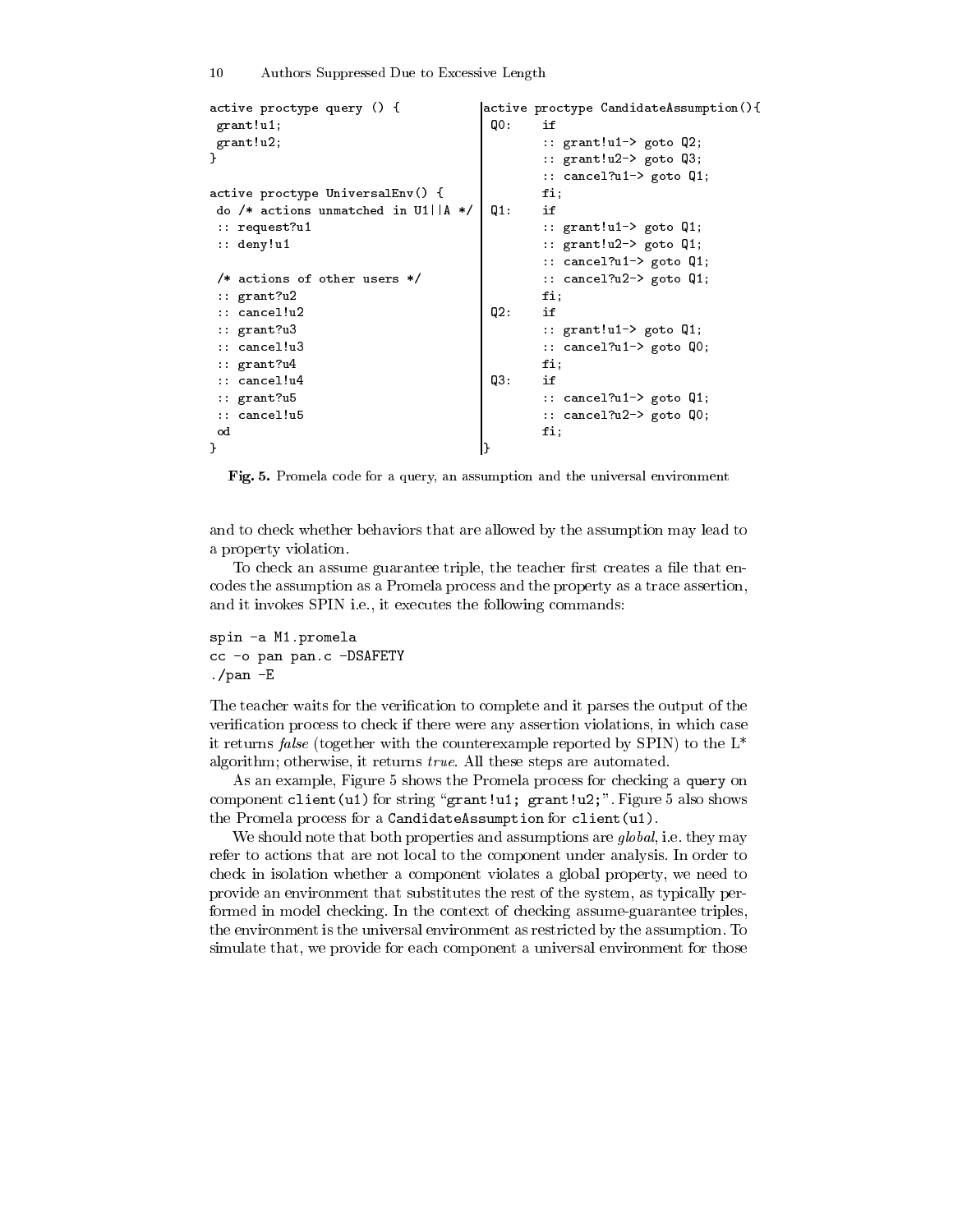

Fig. 6. MER Architecture

rendezvous actions that are not matched with actions in the provided assumption. For example, figure 5 shows such a closing environment for client  $(u1)$  $-$  in an infinite loop, the process performs rendezvous for the actions that are unmatched by client(u1) and the process encoding the assumption. Note that the same universal environment is used for checking all the queries and oracles for one particular component.

## 5 Analysis of the MER Resource Arbiter

#### 5.1 Description

We experimented with our approach in the context of a model derived from a component of the flight software for JPL's Mars Exploration Rovers (MER)  $-$  the MER arbiter (see Figure 6). The MER software contains 11 user threads. Each thread serves one specic application, such as imaging, controlling the robot arm, communicating with earth, and driving. There are 15 shared resources on the rover, to which access must be controlled by an arbiter, which is the target of our verification. The arbiter module prevents potential conflicts between resource requests, and enforces priorities. For instance, it would not make sense to start a communication session with earth while the rover is driving. The arbiter module consists of about 3,000 lines of source code, written in ANSI standard C. The arbiter system has been analyzed with SPIN before, in a non-compositional way - a detailed description can be found in [20].

#### 5.2 Analysis

We present here the results of applying compositional analysis for a subproblem with 5 users and 5 resources. A design-level Promela model of the arbiter was created based on available documentation (3000 lines of code) and was used to check several properties. We report here the results for checking a mutual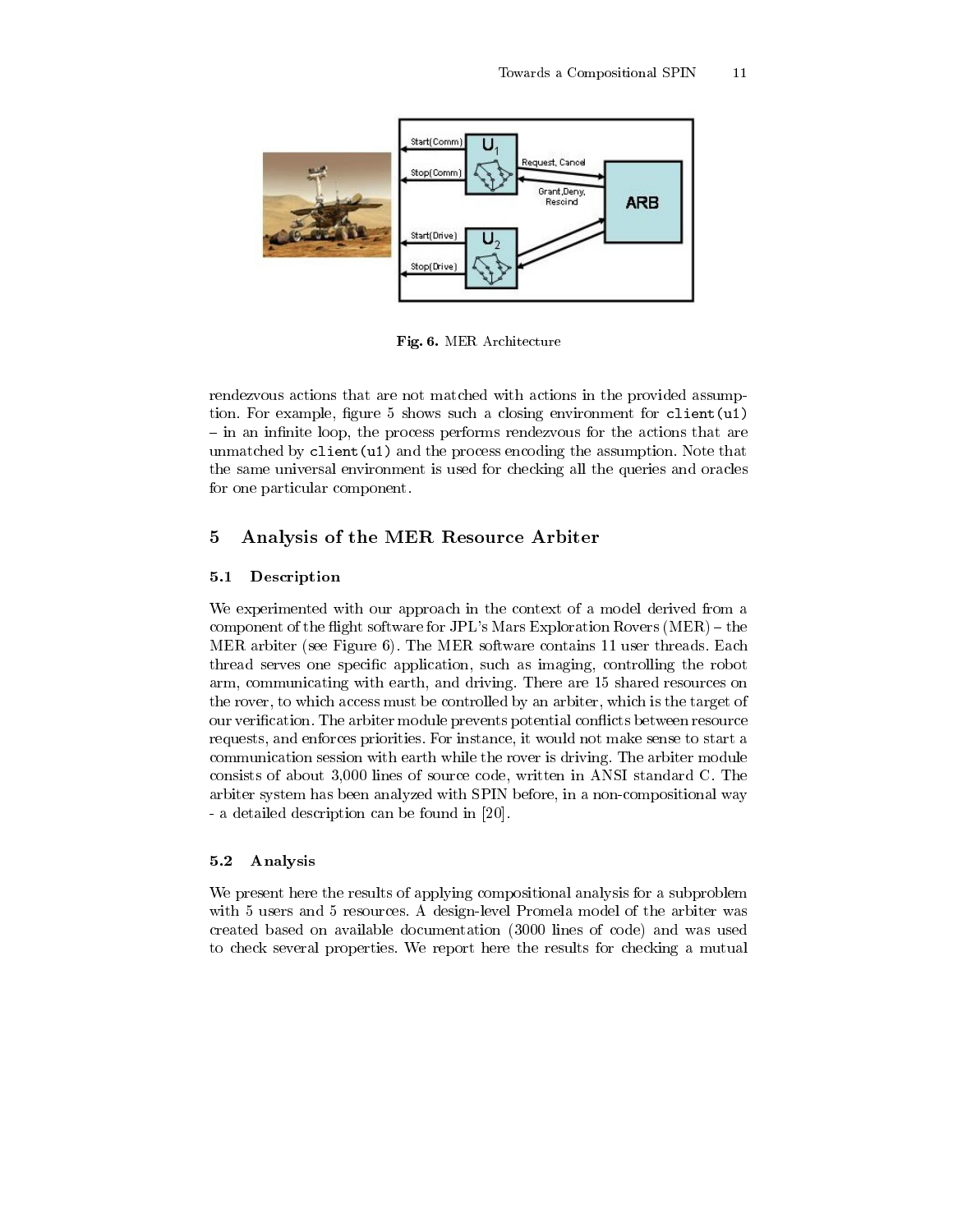| Analysis | MEM                   |                                                 | State Space Time: $t_{model} + t_{compile} + t_{run}$ Assumption Size |              |
|----------|-----------------------|-------------------------------------------------|-----------------------------------------------------------------------|--------------|
|          |                       | Monolithic $ 544.019 \text{ MB} 3.91653e + 06 $ | $0.021s + 0.854s + 33.745s$                                           | N/A          |
|          | Recursive    2.622 MB | 1002                                            | $0.038s + 1.142s + 0.032s$                                            | $6 \cdot 12$ |
|          | Heuristic    2.622 MB | 2941                                            | $0.044s + 1.392s + 0.021s$                                            |              |

Table 1. Arbiter Analysis Results

exclusion property  $(P)$  stating that communication and driving can not happen at the same time.

The compositional techniques discussed in this paper work on a specific ordering of the components in the system. For the MER system, we ordered the user components first as  $(U_1 \ldots U_5)$  and the arbiter process last as  $(ARB)$ . As described in  $[8]$ , compositional techniques tend to be sensitive to different decompositions of a system. The reason we selected this particular ordering was that part of the project involved experimenting with generating assumptions for the arbiter in the absence of an arbiter component.

We then used the learning tool described in Section 3 to generate automatically assumptions  $A_1 \ldots A_5$  such that:

> $\langle A_1 \rangle U_1 \langle P \rangle$  $\langle A_2 \rangle U_2 \langle A_1 \rangle$  $\langle A_3 \rangle U_3 \langle A_2 \rangle$  $\langle A_4 \rangle U_4 \langle A_3 \rangle$  $\langle A_5 \rangle U_5 \langle A_4 \rangle$  $\langle true \rangle$  ARB  $\langle A_5 \rangle$

For this purpose, we manually created environments that exercise each component, as described in the previous section. We also specified the interface actions to be used for building the assumptions. We experimented with the recursive technique that we have implemented for handling multiple components and with the heuristic approach, that analyzes one component at a time. In both cases we were able to compute assumptions for the above premises to hold. Hence, according to the compositional rule presented in Section2, we concluded that the system  $U_1||U_2||U_3||U_4||U_5||ARB$  indeed satisfies P.

The results of analysis applied to the arbiter system are shown in Table 1. We used a 2.2 GHz dual processor Pentium with 1 Gb of memory running Red Hat Enterprise Linux WS. In the table, row "Monolithic" reports the results obtained from the verification of the system in a non-compositional way, and rows "Recursive" and "Heuristic" report the results obtained by the application of the recursive learning scheme and the heuristic described in Section 3.1, respectively. Specifically, we report the memory and time consumed for verification of the system. For the compositional techniques, the reported time and memory refer to the maximum time or memory consumed to for checking a single premise. They do not include the process of generating the assumptions (reported in Table 2), but rather the process of applying the assume-guarantee premises once the assumptions are available.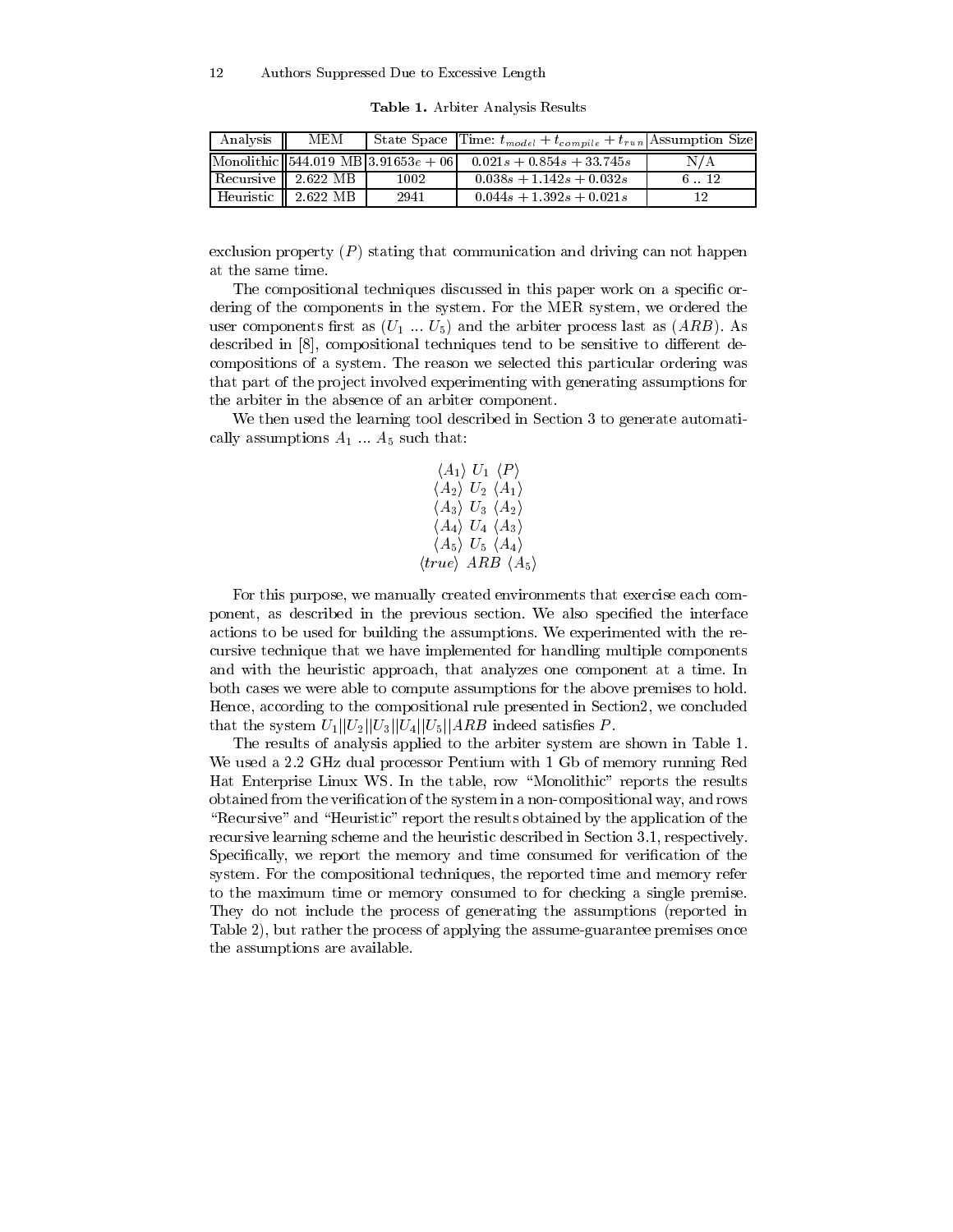Table 2. Cost of Assumption Generation

| Analysis             |      |    | $\left\ $ queries oracle $1$ oracle $2 ts_{PIN} + t_{Learn}$ $MEM_{Learn}$ $\left\ $ $t_{LTSA}$ $\right  MEM_{LTSA}$ |        |            |        |
|----------------------|------|----|----------------------------------------------------------------------------------------------------------------------|--------|------------|--------|
| Recursive            | 4884 | 48 | 5646.365s                                                                                                            | 1743 K | 142.87 s   | 20400K |
| Heuristic (<br>$A_1$ | 852  |    | 818.213s                                                                                                             | 508K   | $13.076$ s | 4845K  |

The reported times are divided into three parts:  $t_{model}$  is the time to create a C model from a Promela model,  $t_{compile}$  is the compilation time, and  $t_{run}$ is the time to run the specific verification task in SPIN. We also report the size of the assumptions used for compositional verification. Using the recursive algorithm yields assumptions that have 12 states  $(A_1, A_2 \text{ and } A_3)$  and 6 states  $(A_4 \text{ and } A_5)$  while the heuristic approach yields assumptions of size 12 for each component (for this case study, all the assumptions generated using the heuristic approach are the weakest). We need to study further the trade-offs between the two learning approaches: the heuristic approach has the advantage that it can be used for the analysis of a component in isolation (in the absence of the rest of the over-all system, and maybe even before it is available), while the recursive approach may yield smaller assumptions (as it is the case here). This is expected to happen for some systems, because the recursive approach has knowledge of the environment of each component, and may therefore produce stronger (and smaller) assumptions.

The results indicate that compositional verification can achieve significant memory savings over non-compositional verification.

Cost of assumption generation Table 1 reports the results of compositional analysis using assumptions that are already available. Let us now analyze the cost of building these assumptions using learning based techniques. Table 2 reports the results of running the two learning approaches for assumption generation: for the recursive approach, we report the number of queries, the number of oracle invocations and the total time for running the algorithm (this includes  $t_{Learn}$  = the time of running the Java implementation that makes external calls to SPIN  ${\rm -}$  plus  $t_{SPIN}$  – the total time of running SPIN multiple times for ansewring queries and conjectures). For interface generation, we report the same data for the generation of an assumption for one component (the results for the rest of the components are similar). Table 2 also reports  $MEM_{Learn}$  – the memory consumed by our Java implementation (this does not include the memory consumed by a SPIN run  $-\text{ which is reported in Table 1.}$ 

Our experiments indicate a serious time overhead, where a dominant factor is the compilation time for queries. For example, there are 852 queries made for the generation of the interface specification of component  $U_1$ , and the cost of running a query is  $0.045s + 1.283s + 0.011s$ , where the compilation time 1.283s clearly dominates.

Therefore we looked into ways of reducing the compilation time overhead for queries. In particular, we experimented with the SPIN's feature that allows for the separate compilation of a model and of properties (written as never claims).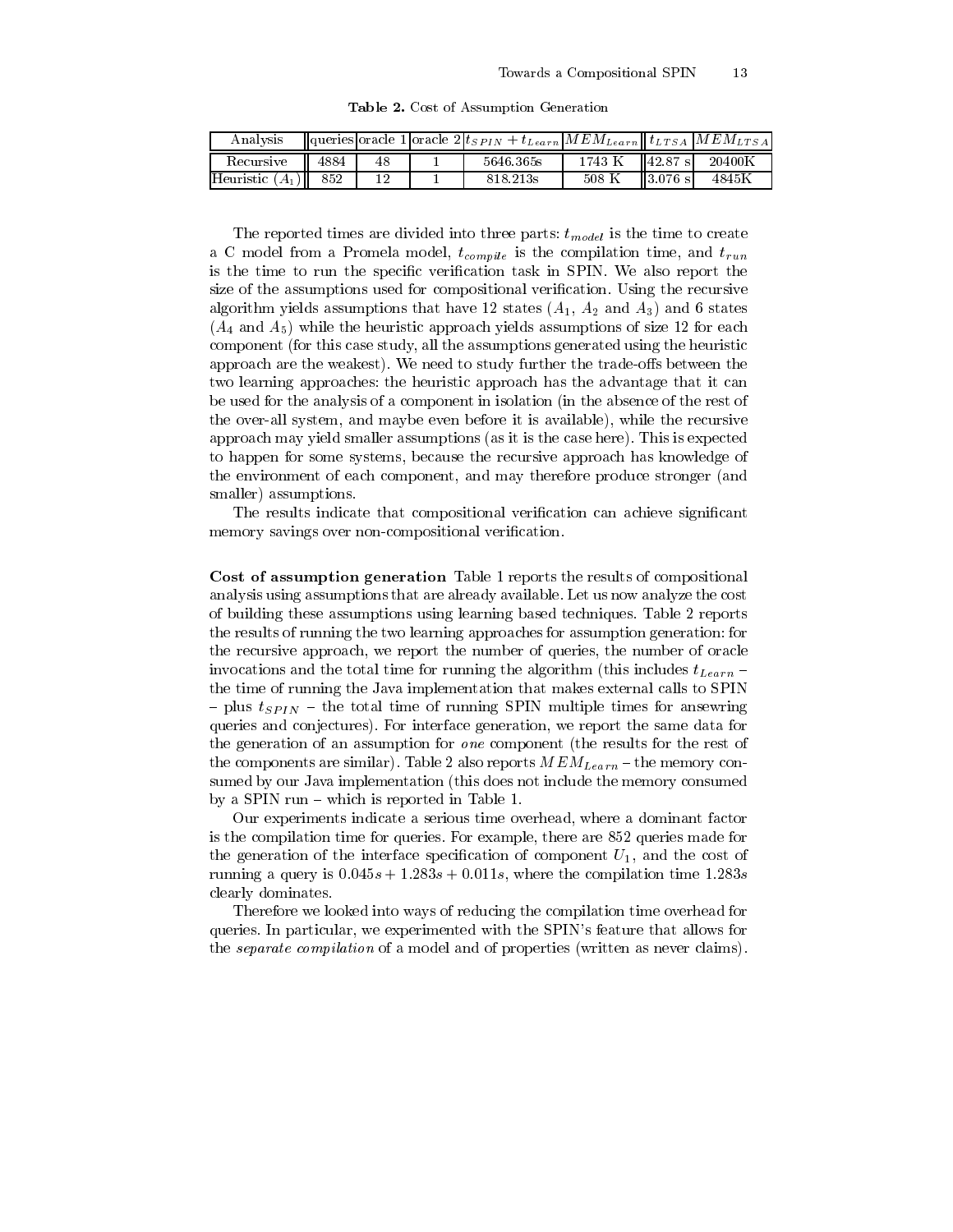```
never f
never a series of the series of the series of the series of the series of the series of the series of the series
 :: grant_u1 -> break
 :: !grant_u1 && !grant_u2 && !cancel_u1 && !cancel_u2
 od:
  od a structure of the structure of the structure of the structure of the structure of the structure of the structure
 do
 :: grant_u2 -> break
 :: !grant_u1 && !grant_u2 && !cancel_u1 && !cancel_u2
 od:
  od<sub>i</sub>
 :: !grant_u1 && !grant_u2 && !cancel_u1 && !cancel_u2
 od;
ł.
}
```
Fig. 7. A query encoded as a never claim

Note that never claims can be used not only to define correctness properties, but also to *restrict* the search of the verifier to a user-defined subset of the system [19]. It is in the latter fashion that we use never-claims to attempt more efficient checking of queries.

As an example, Figure 7 shows the never claim used for checking a query "grant!u1; grant!u2;" (the analog of the query in Figure 5). Here grant u1, grant u2, cancel u1 and cancel u2 are global boolean 
ags added to the Promela model of a component. They are set to true whenever a corresponding rendezvous occurs and are reset to false on any other action. For example, grant u1 is set to true (while all the other flags are reset to false) atomically with grant?u1. The reason we use these flags is that SPIN does not allow rendezvous actions in never claims. The effect is that the never claim restricts a verification run to all the states that conform to the trace (note that the flags need to be reset after every system step execution, to make sure that the never claim restricts correctly the system). For technical reasons (SPIN does not allow never claims and trace assertions to be checked at the same time), we changed the encoding for properties (as monitors). The encoding of queries as never claims allows us to compile the component model combined with the property only once and to compile separately the never claims for each query. Note that the same approach can be used for encoding assumptions.

With this new encoding, we obtained a significant reduction in running time. For example, the cost of heuristic interface generation for  $U_1$  was reduced by a factor of 4 (from 818:213s to 185:185s). We expect a similar reduction to be obtained for running the recursive algorithm, and even further reduction for the separate compilation of assumptions.

The implementation described is a first step towards introducing learning-based assume guarantee reasoning in the SPIN model checker. The purpose of this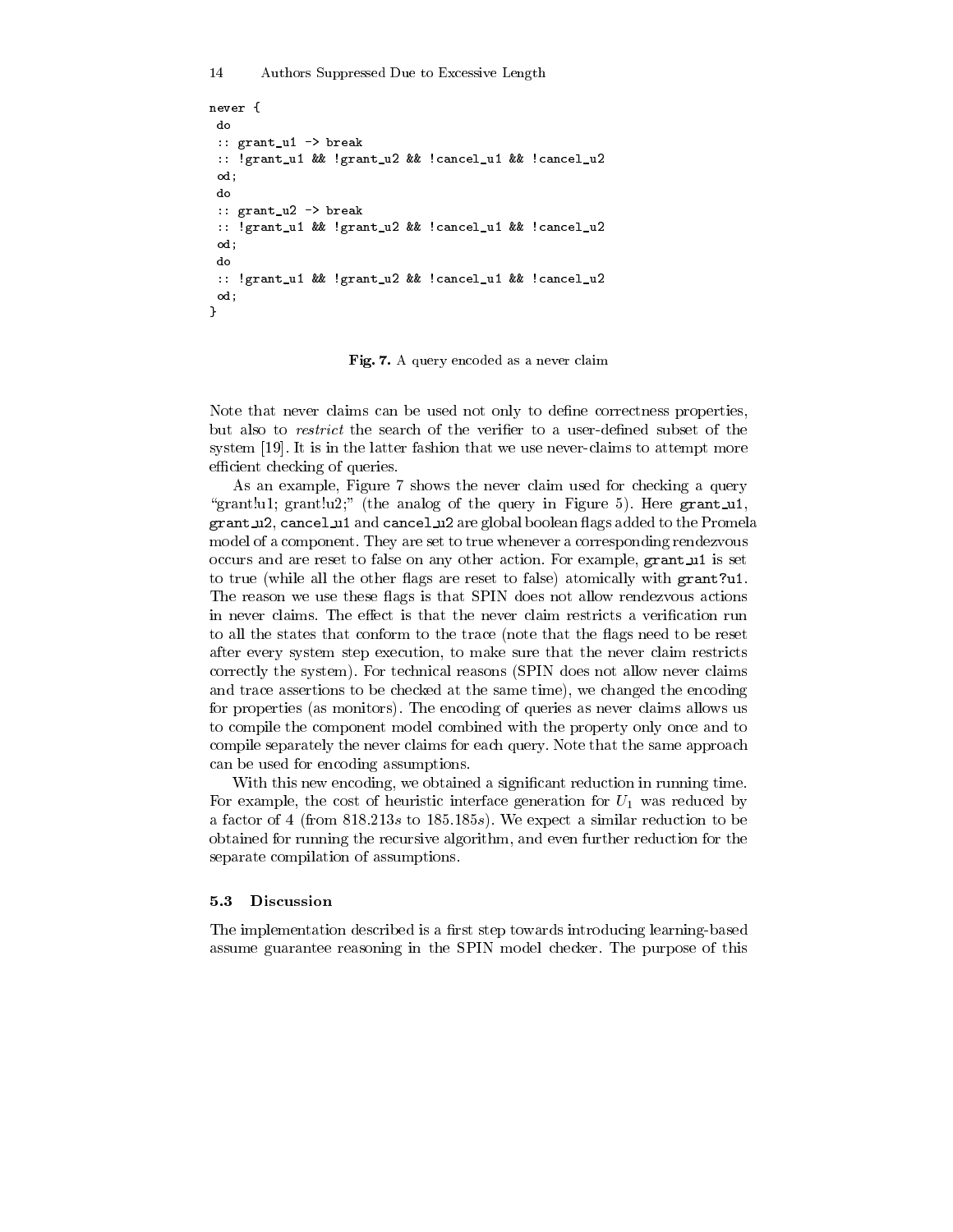work is fast experimentation with the algorithms in the context of examples encoded in Promela. We intend to explore several directions for improving the performance of to this approach in future stages of the project.

The current implementation invokes SPIN for each query and for the two oracles. This involves creating appropriate Promela files, compiling them and running the verification at each step. While this approach works well for small examples, for realistic (large) examples, parsing and compiling the Promela files at each step is costly in terms of time. We believe that a first step towards a better integration will be the creation of specialized algorithms for efficient trace simulation (for checking queries) and for checking properties in the presence of restricting assumptions; these algorithms should allow for separate compilation of models, assumptions and properties.

We should note that we encountered similar timing overheads with the implementation of the learning assume-guarantee approach as a plugin for the LTSA model checker [1], as compared to our initial implementation within the core of the LTSA tool [10]. In that implementation, we encountered a significant performance overhead due to the fact that the plugin communicates with the LTSA by placing descriptions of the models in the Edit tab. As a result, each query or conjecture would require parsing and computing the component model. The avenue we took to solve the problem was to implement our techniques in the core of the LTSA and expose them to the LTSA plugins, while keeping the interfacing for our assume-guarantee reasoning as an LTSA plugin. As a result, the running time of our iterative learning algorithms is low.

For example, the last two columns in Table 2 show the results of running the LTSA implementation for the arbiter case study. The results indicate that an implementation directly in SPIN is likely to similarly improve the performance signicantly. Note that part of the gain of having the learning algorithms run within LTSA is that the LTSA can store the results of a particular composition (for a component, for example) and use it in the analysis of multiple properties. The impact can be great in the evaluation of queries, and it may be worth adding this capability in SPIN, for cases where that would be appropriate (when, for example, the component state space is manageable).

A nice feature that the LTSA supports is that the plugin can extend the user interface of the tool, and can be invoked from the LTSA's graphical user interface. As a result, the user can easily customize their assume-guarantee problem, i.e., select the modules and properties that participate in a compositional proof, as well as the rule that is to be applied. In the future, we would like to take a similar approach in integrating our techniques using XSpin. To achieve this, we need to understand better what mechanisms are available or can be added for achieving Spin/XSpin extensions. Ideally, we would like to display all the components (i.e. processes) in a Promela specification, and to allow the user to choose which components to analyze using assume guarantee reasoning.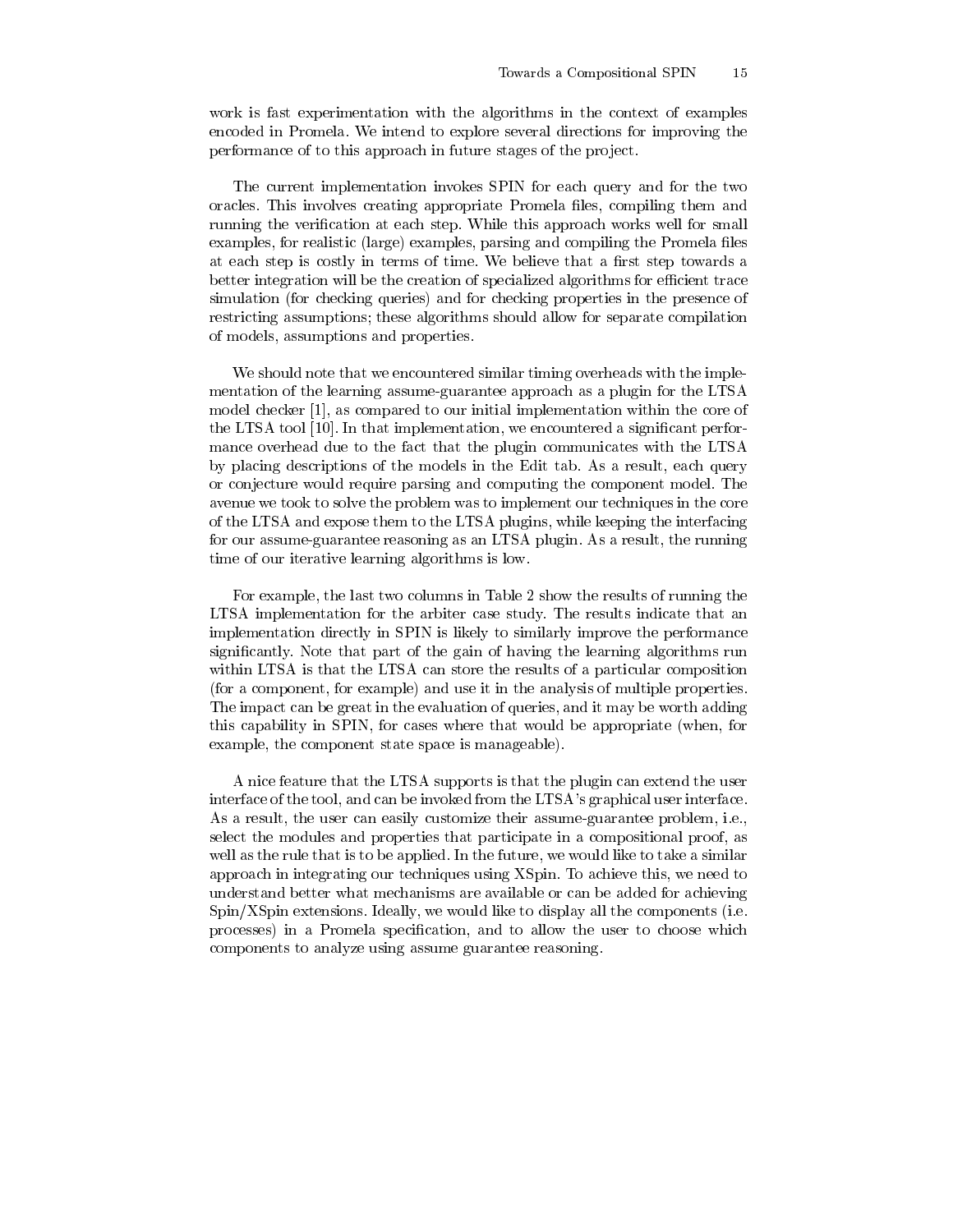#### Related Work 6

Assume-guarantee reasoning [9, 16, 22, 28] is based on the observation that large systems are being build from components and that this composition can be leveraged to improve the performance of analysis techniques. To reason formally about components in isolation, some form of assumption (either implicit or explicit) about the interaction with, or interference from, the environment has to be made. Several frameworks have been proposed to support this style of reasoning. For example, the Calvin tool [12] provides support for assume guarantee reasoning for the analysis of Java programs, while the Mocha toolkit [3] provides support for modular verification of components with requirement specifications based on the Alternating-time Temporal logic. However, the practical impact of these previous approaches has been limited because they require non-trivial human input in defining appropriate assumptions.

As mentioned, in previous work [10, 13], we have developed techniques for performing assume-guarantee reasoning of software in a *fully automated* fashion. Our techniques target components with message-passing communication - a paradigm used in NASA mission critical software (e.g. MER code). The approach presented in [10] uses L\* to build incrementally appropriate assumption, and it forms the basis of the work presented in this paper. Since then, several assume guarantee reasoning frameworks that use  $L^*$  for learning assumptions have been developed  $-[4]$  (see also[2]) presents a symbolic approach to assumption leaning, while [6, 7] use learning based assume guarantee verification for communicating finite state automata specifications extracted from C code. The work presented here is a first attempt to introduce *automated* assume guarantee reasoning in SPIN. In the past [27] we have studied the use of assume guarantee reasoning in the context of  $SPIN$  – however, in that work, the assumptions were provided manually by the user.

A related effort [17] includes a framework for thread-modular abstraction refinement, in which assumptions and guarantees are both refined in an iterative fashion. The framework applies to programs that communicate through shared variables, and uses predicate abstraction techniques for the iterative construction of assumptions.

The problem of generating an assumption for a component is similar to the problem of generating component interfaces to deal with intermediate state explosion in CRA. Several approaches have been defined for automatically abstracting a component's environment to obtain interfaces [8, 23]. These approaches do not address the incremental refinement of interfaces.

A number of machine learning approaches has been investigated recently in the context of software verification, with a goal different then ours. One approach uses learning for computing the set of reachable states in regular model checking [29]. The work in [15] uses the  $L^*$  to generate a model of a software system in a black box fashion; the model then be fed to a model checker for analysis. Similarly, [21] presents learning techniques for building software models for verification, while a recent approach  $[24]$  uses inductive learning to build precise abstractions for program analysis.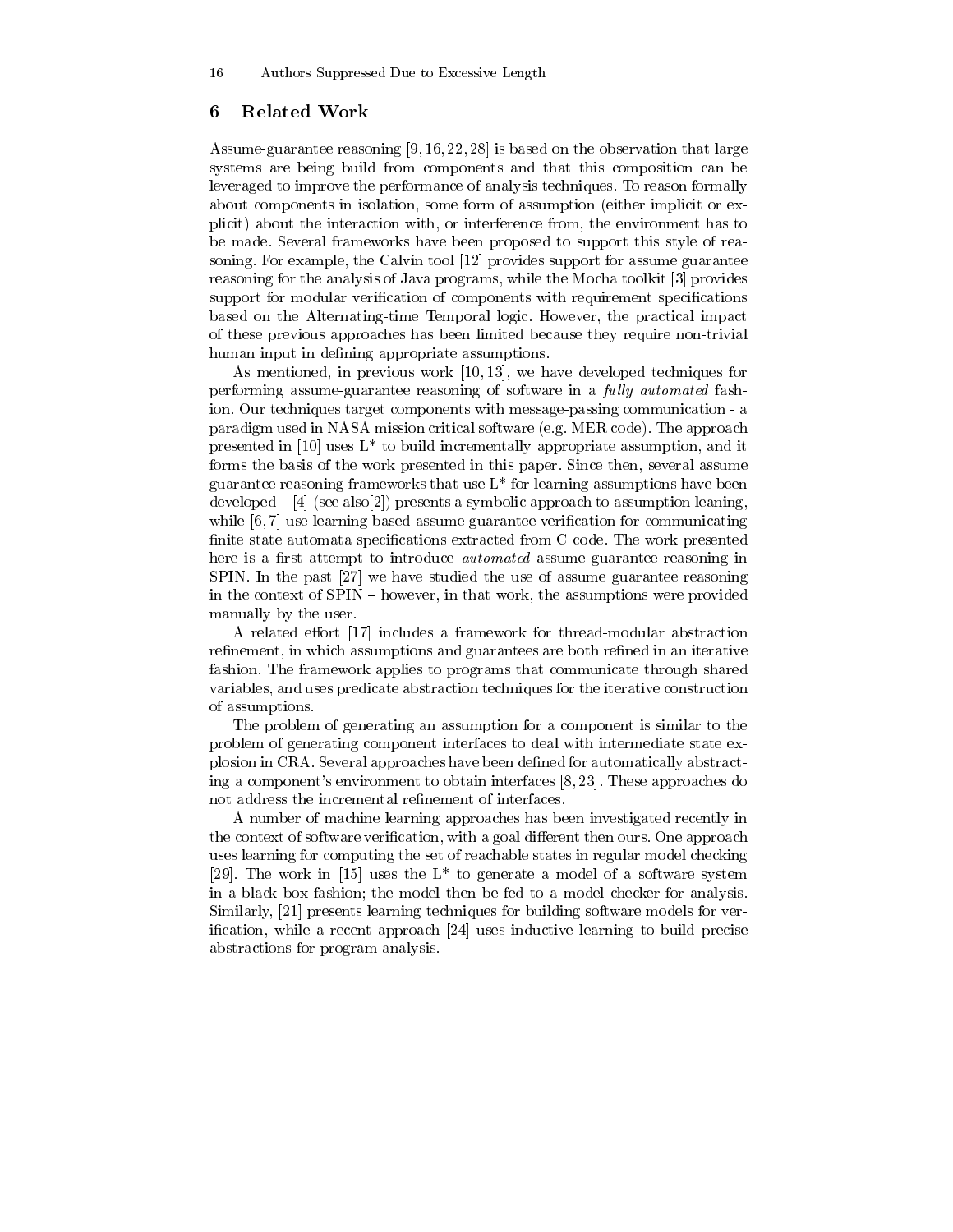#### $\overline{7}$ **Conclusions and Future Work**

In this paper we discussed our initial experience with automated assume guarantee verification based on learning in the context of SPIN. We presented a light-weight tool that uses learning to build assumptions incrementally and that makes external calls to SPIN to provide all the model checking related answers. We discussed the application of the tool for the verification of a realistic software system  $-$  the resource arbiter for a space craft  $-$  which resulted in significant memory gains as compared to traditional monolithic model checking-.

While this light-weight implementation allows for a quick evaluation of the merits of learning based assume guarantee reasoning in SPIN, it may result in serious performance overheads - and we discussed in the paper ways of improving our implementation. In the future, we plan to work towards a tighter integration in SPIN and to investigate how we can further improve the performance of our approach. One possible way is to run in parallel the checks for multiple queries. We also plan to study how our algorithms extend to alternative communication mechanisms (buffered message passing) and to handling liveness properties  $$ the work on learning infinitary regular sets [26] may be a good start in this direction. Another issue that we want to investigate is to make a finer distinction in our algorithms between the interface actions of a component (i.e. to distinguish between channel read and write operations) and to study how this affects our approach.

### Acknowledgements

The authors would like to thank Gerard Holzmann for his invaluable support and guidance throughout this project.

## References

- 1. Learning-Based Assume-Guarantee Verication, volume 3639 of Lecture Notes in Computer Science. Springer, 2005.
- 2. R. Alur, P. Cerny, P. Madhusudan, and W. Nam:. Synthesis of interface specications for java classes. In Proc. of  $32nd$  POPL, pages  $98-109$ , 2005.
- 3. R. Alur, T. A. Henzinger, F. Y. C. Mang, S. Qadeer, S. K. Rajamani, and S. Tasiran. MOCHA: Modularity in model checking. In Proc. of the Tenth Int. Conf. on Comp.-Aided Verification  $(CAV)$ , pages 521-525, June 28-July 2, 1998.
- 4. R. Alur, P. Madhusudan, and W. Nam. Symbolic compositional verication by learning assumptions. In Proc. of 17th International Conference CAV, pages 548-562, 2005.
- 5. H. Barringer, D. Giannakopoulou, and C. S. Pasareanu. Proof rules for automated compositional verification through learning. In Int. Workshop on Specification and Verification of Component-Based Sys., Sept. 2003.
- 6. S. Chaki, E. Clarke, D. Giannakopoulou, and C. Pasareanu. Abstraction and assume-guarantee reasoning for automated software verification. Technical report, RIACS, 2004.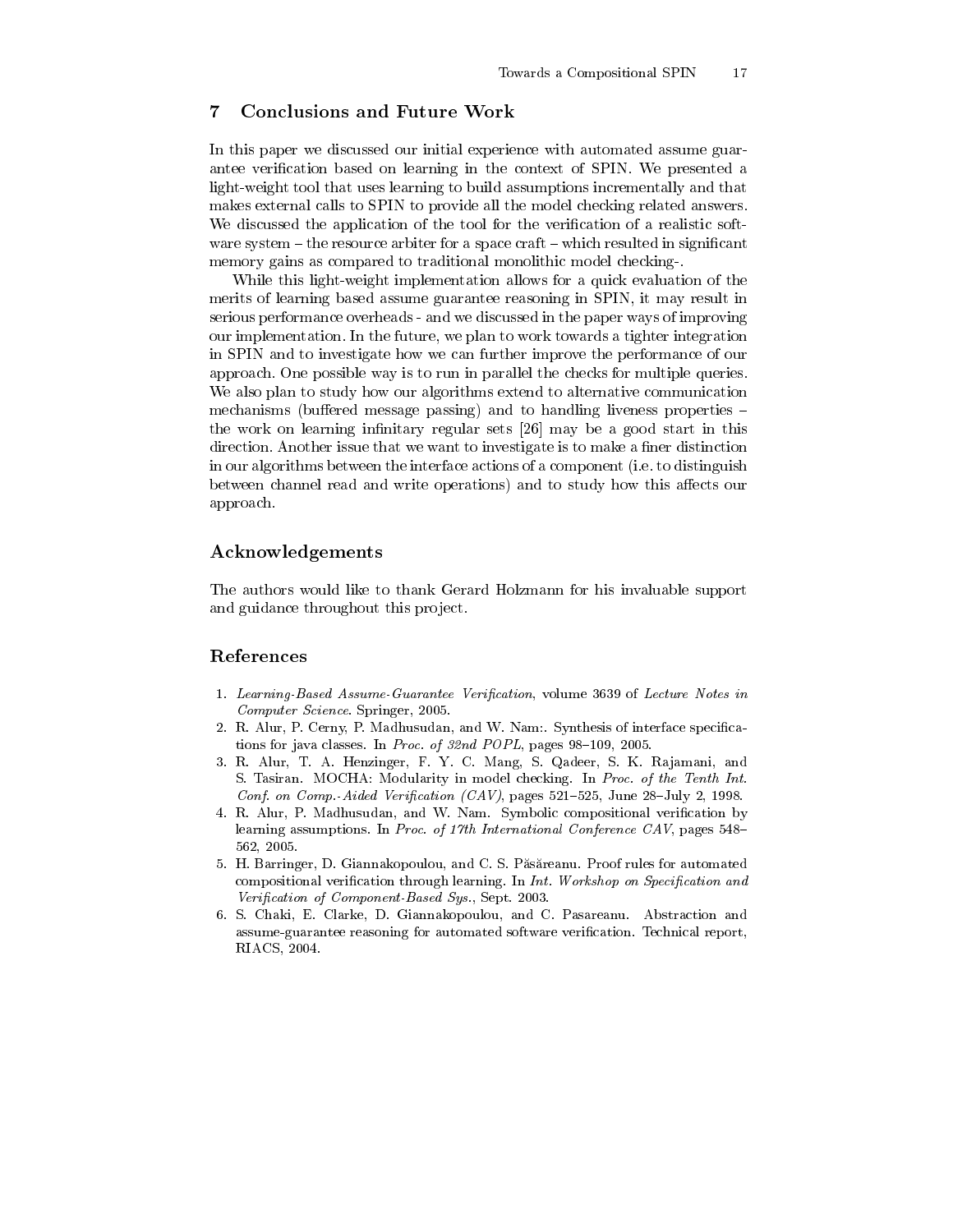- 18 Authors Suppressed Due to Excessive Length
- 7. S. Chaki, E. M. Clarke, N. Sinha, and P. Thati. Automated assume-guarantee reasoning for simulation conformance. In Proc. of 17th International Conference  $CAV$ , pages  $534-547$ , 2005.
- 8. S. C. Cheung and J. Kramer. Context constraints for compositional reachability analysis.  $ACM$  Trans. on Soft. Eng. and Methodology,  $5(4):334-377$ , Oct. 1996.
- 9. E. M. Clarke, D. E. Long, and K. L. McMillan. Compositional model checking. In *Proc. of the Fourth Symp. on Logic in Comp. Sci.*, pages  $353-362$ , June 1989.
- 10. J. M. Cobleigh, D. Giannakopoulou, and C. S. Pasareanu. Learning assumptions for compositional verification. In 9th International Conference for the Construction and Analysis of Systems (TACAS 2003), volume 2619 of LNCS, Warsaw, Poland, 2003. Springer.
- 11. J. C. Corbett, M. B. Dwyer, J. Hatcliff, S. Laubach, C. S. Păsăreanu, Robby, and H. Zheng. Bandera: Extracting finite-state models from Java source code. In Proc. of the  $22^{nd}$  Int. Conf. on Soft. Eng., June 2000.
- 12. C. Flanagan, S. N. Freund, and S. Qadeer. Thread-modular verification for sharedmemory programs. In Proc. of the Eleventh European Symp. on Prog., pages 262-277, Apr. 2002.
- 13. D. Giannakopoulou, C. S. Pasareanu, and H. Barringer. Assumption generation for software component verification. In Proc. of the Seventeenth IEEE Int. Conf. on Auto. Soft. Eng., Sept. 2002.
- 14. D. Giannakopoulou, C. S. Pasareanu, and J. M. Cobleigh. Assume-guarantee verification of source code with design-level assumptions. In *Int. Conf. on Soft. Eng.*, pages 211-220, May 2004.
- 15. A. Groce, D. Peled, and M. Yannakakis. Adaptive model checking. In Proc. of the Eighth Int. Conf. on Tools and Alg. for the Construction and Analysis of Sys., pages 357-370, Apr. 2002.
- 16. O. Grumberg and D. E. Long. Model checking and modular verification. In Proc. of the Second Int. Conf. on Concurrency Theory, pages 250-265, Aug. 1991.
- 17. T. A. Henzinger, R. Jhala, and R. Ma jumdar. Race checking by context inference. In Proc. of PLDI, pages  $1-13$ , 2004.
- 18. G. J. Holzmann. The model checker SPIN. IEEE Trans. on Soft. Eng., 23(5):279-295, May 1997.
- 19. G. J. Holzmann. The SPIN Model Checker : Primer and Reference Manual. Addison-Wesley Publ., 2003.
- 20. G. J. Holzmann and R. Joshi. Model driven software verication. In Proc. of 11th International SPIN Workshop, pages 76-91, Oct. 2004.
- 21. H. Hungar, O. Niese, and B. Steffen. Domain-specific optimization in automata learning. In Proc. of 15th International Conference CAV, pages 315-327, 2003.
- 22. C. B. Jones. Specication and design of (parallel) programs. In R. Mason, editor, Information Processing 83: Proceedings of the IFIP 9th World Congress, pages 321-332. IFIP: North Holland, 1983.
- 23. J.-P. Krimm and L. Mounier. Compositional state space generation from Lotos programs. In Proc. of the Third Int. Workshop on Tools and Alg. for the Construction and Analysis of Sys., pages  $239-258$ , Apr. 1997.
- 24. A. Loginov, T. W. Reps, and S. Sagiv. Abstraction refinement via inductive learning. In Proc. of 17th International Conference CAV, pages  $519-533$ , 2005.
- 25. J. Magee and J. Kramer. Concurrency: State Models & Java Programs. John Wiley & Sons, 1999.
- 26. O. Maler and A. Pnueli. On the Learnability of Infinitary Regular Sets. Information and Computation, 118(2), 1995.